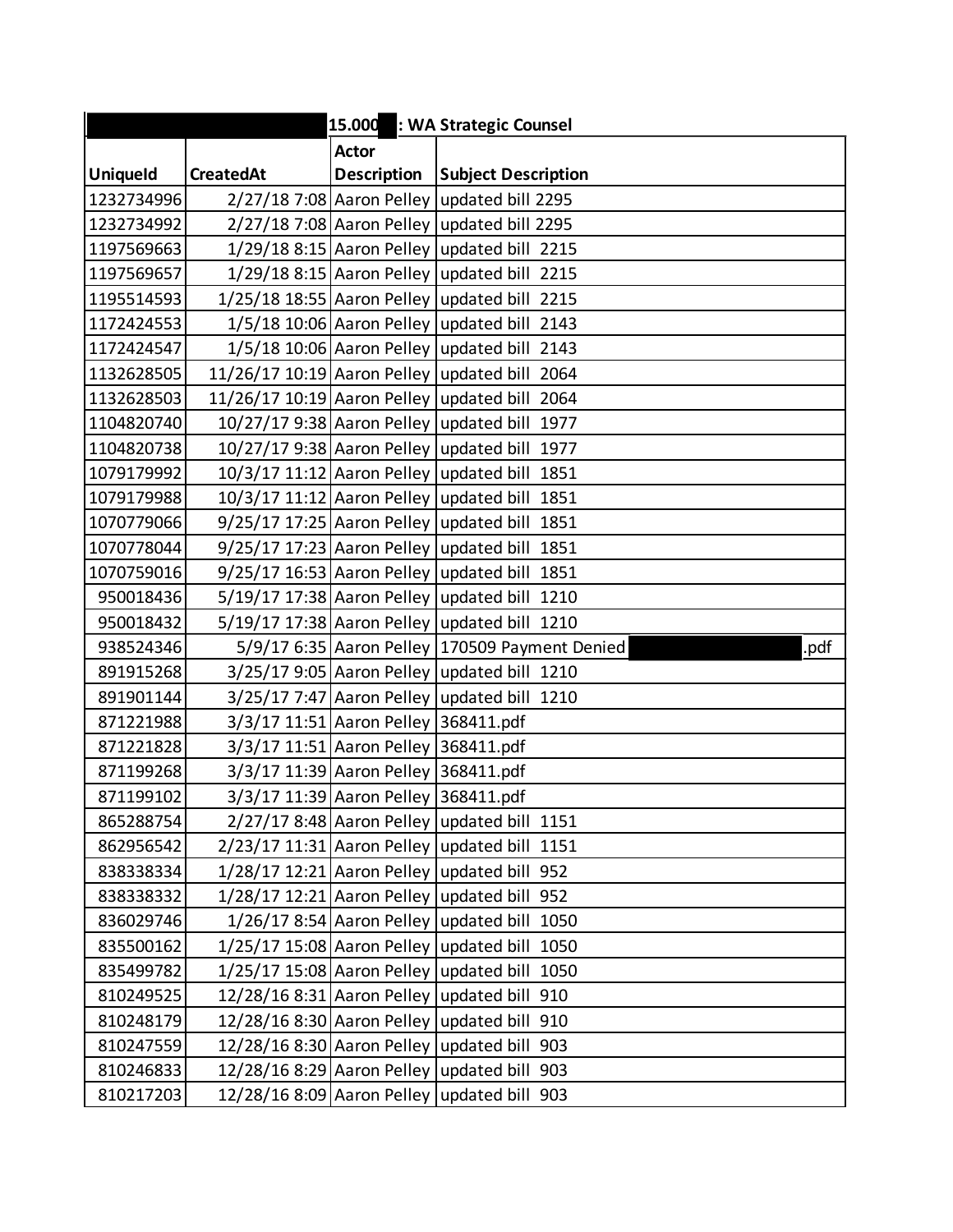| 803689053 |                            |                                 | 12/16/16 14:24 Aaron Pelley  V consulting MUTUAL NON revised and saved .docx |
|-----------|----------------------------|---------------------------------|------------------------------------------------------------------------------|
| 788761973 |                            |                                 | 11/30/16 13:59 Aaron Pelley updated bill 863                                 |
|           |                            |                                 |                                                                              |
|           |                            |                                 | <b>Operating Agreement -</b>                                                 |
| 782588053 |                            |                                 | 11/21/16 12:24 Aaron Pelley   Nov 2016_FINAL.docx                            |
|           |                            |                                 |                                                                              |
|           |                            |                                 | 161108 Draft OA Amendments Revised United                                    |
| 772299971 | 11/8/16 8:27 Aaron Pelley  |                                 | .docx                                                                        |
|           |                            |                                 | 160803 OA Amendments                                                         |
| 772299931 |                            | 11/8/16 8:27 Aaron Pelley   pdf |                                                                              |
|           |                            |                                 |                                                                              |
|           |                            |                                 | 150421<br>Operating Agreeemnt                                                |
| 772299881 |                            | 11/8/16 8:27 Aaron Pelley       | .pdf                                                                         |
| 764391561 |                            |                                 | 10/30/16 11:46 Aaron Pelley updated bill 761                                 |
| 757231728 |                            |                                 | 10/20/16 9:33 Aaron Pelley updated bill 692                                  |
| 757231726 |                            |                                 | 10/20/16 9:33 Aaron Pelley updated bill 692                                  |
| 757230676 |                            |                                 | 10/20/16 9:32 Aaron Pelley updated bill 692                                  |
| 757230238 |                            |                                 | 10/20/16 9:32 Aaron Pelley updated bill 692                                  |
| 751957658 |                            |                                 | 10/13/16 10:35 Aaron Pelley Business License Application.pdf                 |
|           |                            |                                 |                                                                              |
|           |                            |                                 | - Secuirty System Floor Plan without                                         |
| 711391773 |                            |                                 | 8/23/16 17:25 Aaron Pelley Admin Access.pdf                                  |
| 711391757 |                            |                                 | 8/23/16 17:25 Aaron Pelley   final floor plan.pdf                            |
|           |                            |                                 |                                                                              |
| 705768279 | 8/16/16 16:20 Aaron Pelley |                                 | $-15 - 000$                                                                  |
| 701665291 |                            |                                 | 8/11/16 7:18 Aaron Pelley   floor plan questions.JPG                         |
| 701665269 |                            |                                 | 8/11/16 7:18 Aaron Pelley ENTITY BUS ST FORM (002).pdf                       |
| 701665235 |                            |                                 | 8/11/16 7:18 Aaron Pelley   final reg for docs.docx                          |
| 701665199 |                            |                                 | 8/11/16 7:18 Aaron Pelley   floor plan questions.JPG                         |
| 701665175 |                            |                                 | 8/11/16 7:18 Aaron Pelley ENTITY BUS ST FORM (002).pdf                       |
| 701665145 |                            |                                 | 8/11/16 7:18 Aaron Pelley final reg for docs.docx                            |
| 699129711 |                            |                                 | 8/8/16 13:37 Aaron Pelley   req additional docs4.docx                        |
| 696485996 |                            |                                 | 8/4/16 9:16 Aaron Pelley PLIA 16-17 Dec Page.pdf                             |
| 696485822 |                            |                                 | 8/4/16 9:16 Aaron Pelley CUMB 16-17 Dec Page.pdf                             |
| 696485730 |                            |                                 | 8/4/16 9:16 Aaron Pelley GL 16-17 Dec Page.pdf                               |
| 696485650 |                            |                                 | 8/4/16 9:16 Aaron Pelley PLIA 16-17 Dec Page.pdf                             |
| 696485616 |                            |                                 | 8/4/16 9:16 Aaron Pelley CUMB 16-17 Dec Page.pdf                             |
| 696485500 |                            |                                 | 8/4/16 9:16 Aaron Pelley GL 16-17 Dec Page.pdf                               |
| 696481530 |                            |                                 | 8/4/16 9:13 Aaron Pelley GUARANTY OF LEASE 7-28-16.pdf                       |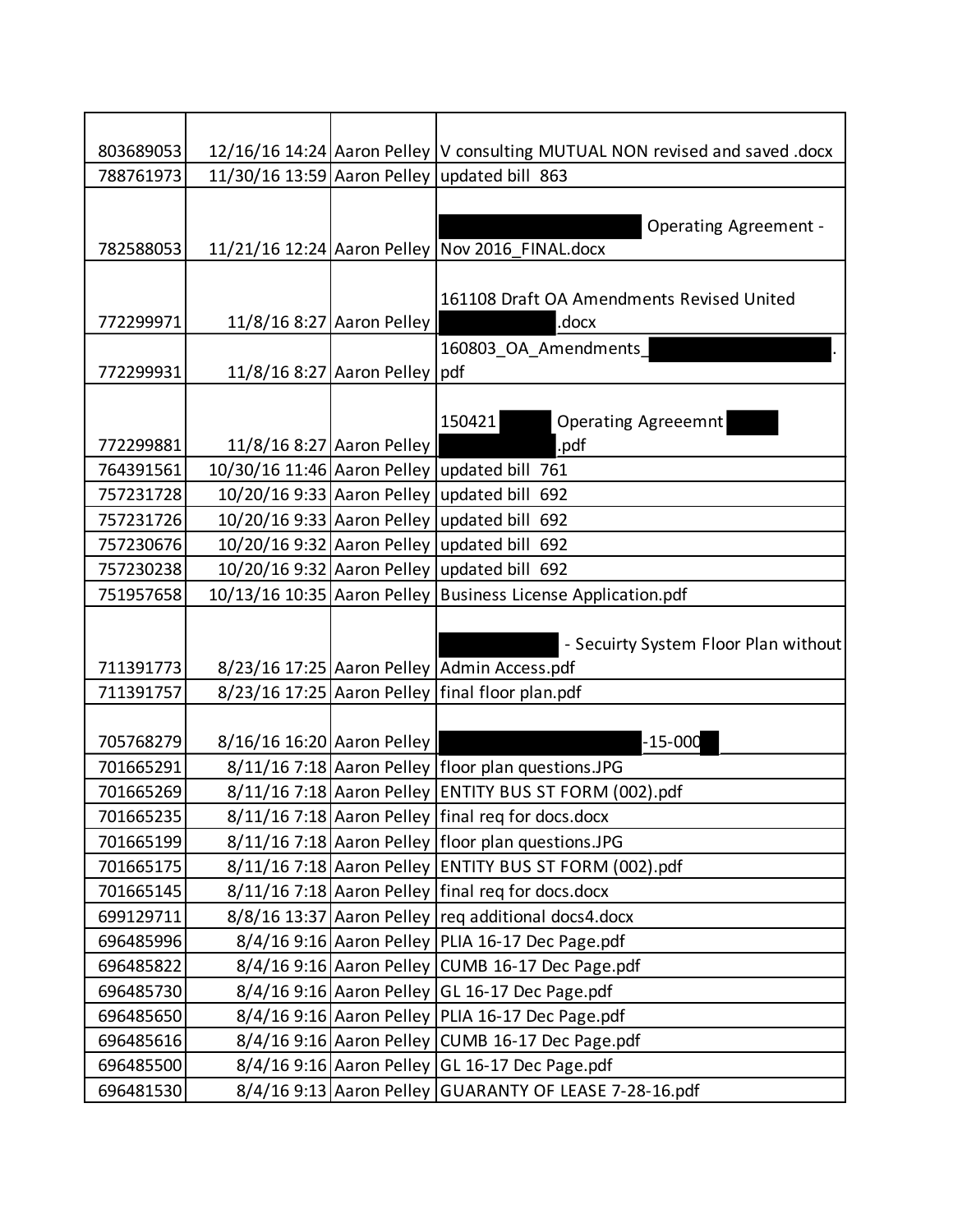| 696481478 |                            | 8/4/16 9:13 Aaron Pelley   MEMORANDUM OF LEASE AND LEGAL 7-28-16.pdf       |
|-----------|----------------------------|----------------------------------------------------------------------------|
| 696481440 |                            | 8/4/16 9:13 Aaron Pelley SIGNED Lease.pdf                                  |
| 696481250 |                            | 8/4/16 9:13 Aaron Pelley GUARANTY OF LEASE 7-28-16.pdf                     |
|           |                            |                                                                            |
| 696481230 |                            | 8/4/16 9:13 Aaron Pelley   MEMORANDUM OF LEASE AND LEGAL 7-28-16.pdf       |
| 696481186 |                            | 8/4/16 9:13 Aaron Pelley SIGNED Lease.pdf                                  |
| 696478828 |                            | 8/4/16 9:12 Aaron Pelley req additional docs4.docx                         |
| 696478436 |                            | 8/4/16 9:12 Aaron Pelley req additional docs4.docx                         |
| 696478354 |                            | 8/4/16 9:12 Aaron Pelley req additional docs4.docx                         |
|           |                            |                                                                            |
| 695946012 |                            | 8/3/16 14:42 Aaron Pelley 160803 OA Amendments<br>.pdf                     |
|           |                            |                                                                            |
| 695932520 |                            | 8/3/16 14:32 Aaron Pelley 160803 OA Amendments<br>.pdf                     |
| 693234960 |                            | 8/1/16 12:19 Aaron Pelley GUARANTY OF LEASE 7-28-16.pdf                    |
|           |                            |                                                                            |
| 693234850 |                            | 8/1/16 12:19 Aaron Pelley   MEMORANDUM OF LEASE AND LEGAL 7-28-16.pdf      |
| 693234750 |                            | 8/1/16 12:19 Aaron Pelley SIGNED Lease.pdf                                 |
| 692269106 |                            | 7/31/16 6:14 Aaron Pelley updated bill 486                                 |
| 692269104 |                            | 7/31/16 6:14 Aaron Pelley updated bill 486                                 |
| 692268872 |                            | 7/31/16 6:11 Aaron Pelley updated bill 486                                 |
| 692268840 |                            | 7/31/16 6:11 Aaron Pelley updated bill 486                                 |
| 690006088 |                            | 7/27/16 13:36 Aaron Pelley req additional docs4.docx                       |
| 690005986 |                            | 7/27/16 13:36 Aaron Pelley req additional docs4.docx                       |
| 689917758 |                            | 7/27/16 12:47 Aaron Pelley updated bill 437                                |
| 666675269 |                            | 6/27/16 13:53 Aaron Pelley Phone call to LCB re inspection                 |
|           |                            |                                                                            |
|           |                            | Comm to from Client re status for inspection. Comm                         |
| 662412441 |                            | $6/21/16$ 12:37 Aaron Pelley to LCB re status of inspection.               |
|           |                            |                                                                            |
| 660113145 |                            | 6/17/16 12:41 Aaron Pelley 15-day Inventory Hold Request Form - Signed.pdf |
| 660113111 |                            | 6/17/16 12:41 Aaron Pelley ENTITY BUS ST FORM (002).pdf                    |
|           |                            |                                                                            |
|           |                            | <b>Final Traceability</b><br>368411                                        |
| 660113057 |                            | 6/17/16 12:41 Aaron Pelley Test Results.pdf                                |
|           |                            |                                                                            |
| 660113011 | 6/17/16 12:41 Aaron Pelley | - SIGNED Lease.pdf                                                         |
|           |                            | - Secuirty System Floor Plan for                                           |
| 660112957 |                            | 6/17/16 12:41 Aaron Pelley Final Inspection.pdf                            |